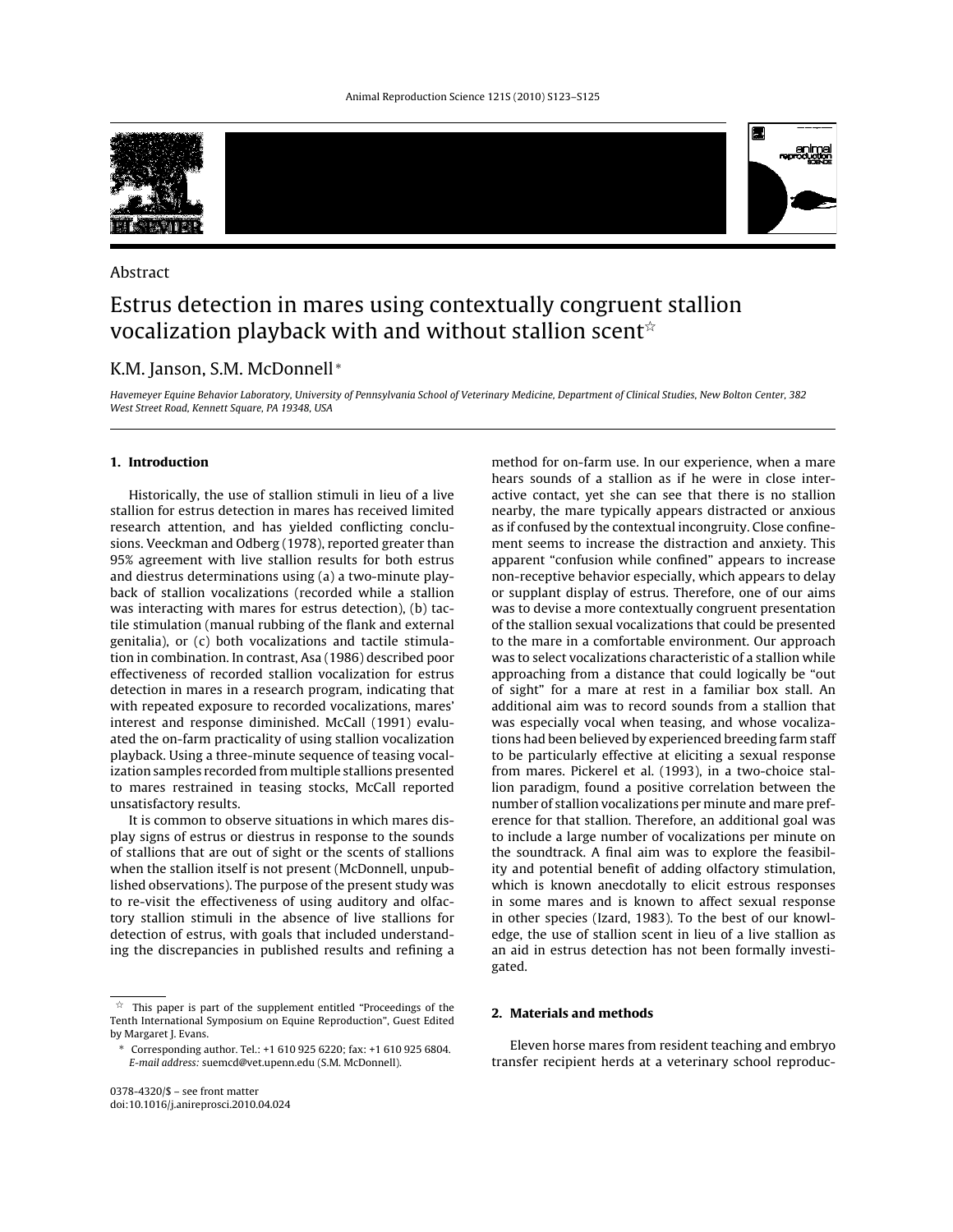tion clinic were exposed to auditory with and without olfactory stimuli obtained from a stallion on a Monday-Wednesday-Friday schedule on 12 occasions (trials) over a four-week period, with the aim of following each mare through at least one ovarian cycle. Auditory stimuli alone or with added olfactory stimuli obtained from a stallion were presented on alternating occasions resulting in six trials with each condition. The auditory stimulus was a threeminute playback of a hi-fidelity recording of vocalizations recorded as a stallion approached a mare from a distance. The recording was made from the mares' perspective, such that playback simulated a live stallion approaching from out of view of the mare at rest in a familiar stall. The olfactory stimulus was a preputial smegma sample from the same stallion, placed on a clean disposable gauze sponge, and diffused into the mare's stall using a household electric fan mounted on the stall front. Each three-minute estrus detection trial was videotaped for subsequent review to record signs and intensities of estrous, diestrous, and ambivalent behaviors. Frequency as well as latency to the first occurrence was recorded for each of six specific receptive and six non-receptive responses. Confirmation of ovarian status for comparison of results of this auditory and olfactory stimuli method with live-stallion estrus detection methods was based on clinical records of daily teasing with a live stallion along a teasing rail and chute system following a standard protocol, transrectal palpation and ultrasonography. RIA serum progesterone levels were obtained as needed to confirm ovarian status.

## **3. Results**

During the four-week study period, seven of the 11 mares exhibited one estrous period/ovulation and the remaining four exhibited two estrous periods/ovulations, for a total of 15 estrous periods/ovulations. For 12 of these 15 ovulations, estrus was detected with the Monday-Wednesday-Friday olfactory and auditory estrus detection protocol, within zero to 10 days before ovulation (mean 4.4 days, SD 2.7). For each of the four mares that exhibited two estrous periods/ovulations, the response to the olfactory and auditory protocol was similar for the two estrous periods/ovulations. For the total of 130 trials (nine mares each on 12 occasions and two mares each on 11 occasions) estrus was observed in 28. Of these 28, 13 pairs of trials of the same mare with and without olfactory stimuli (within 48 h during the same estrous period) were compared and the mare's estrous signs ranked as more or less demonstrative based on quantitative data. For 12 of the 13 pairs, estrus was more demonstrative when the olfactory stimulus was added. For the one remaining pair, estrus was equally demonstrative with and without the olfactory stimulation. We identified 36 instances in which information was available from estrus detection with the live stallion within 24 h of an auditory and olfactory protocol trial, and for which a determination of ovarian status at the time of each estrus detection was certain. For 27 of these 36 paired estrus detections, the live stallion and auditory and olfactory trial results were in agreement as to the overall determination of weak or strong estrus or diestrus, or ambivalent behavior. For the remaining nine cases, the two methods were in disagreement. For eight of the nine cases of disagreement, the overall call made for the auditory and olfactory method was more consistent with ovarian status. In only the one remaining case, the overall determination based on exposure to the live stallion was more consistent with ovarian status (Fisher's exact test,  $P < 0.05$ ). The overall mean number of responses per auditory and olfactory trial for the eleven mares remained similar across the 12 trial days, suggesting no habituation to that method. We conclude that auditory stimuli in the form of recorded stallion vocalizations presented to mares in a contextually congruent manner in this study was at least as effective as, and in some instances more accurate than, the standard daily teasing with a live stallion as done at this teaching facility.

## **4. Discussion**

These results indicate reasonable efficiency in detecting estrus in mares using stallion vocalization playback with and without added stallion scent as presented in this study on a minimal schedule of three times weekly. For 80% of the ovulations that occurred, estrus was detected with the stallion auditory and olfactory stimuli method, on average more than four days before ovulation. This interval should be sufficient for most farms to organize veterinary care and/or breeding arrangements as needed. By design we employed a conservative approach in which the observer remained blind to the results of earlier estrus detection sessions, evaluating each new session independently. After completion of the study, it was clearly evident that comparison of day-to-day changes for an individual mare, as would be recommended for routine on-farm practice, in many instances revealed trends and changes in behavior that would have been useful for predicting pre-ovulatory status. In practice, results would be expected to improve if information about each mare's reproductive status garnered from transrectal palpation and ultrasonography, reproductive history and day-to-day trends in behavior were considered collectively.

#### **Acknowledgements**

This was a Dorothy Russell Havemeyer Foundation project. The staff and clinicians of Hofmann Center at New Bolton Center assisted with routine management and reproductive care of the animals. Victoria Hooker assisted with audio editing. Dr. Bruce Christenson kindly reviewed a draft version of this manuscript.

## **Conflict of interest**

None.

#### **References**

- Asa, C.S., 1986. Sexual behavior of mares. Vet. Clinics Nth. Am. Equine Pract. 2, 519–534.
- Izard, M.K., 1983. Pheromones and reproduction in domestic animals. In: Vandenbergh, J.G. (Ed.), Pheromones and Reproduction in Mammals. Academic Press, New York, pp. 253–285.